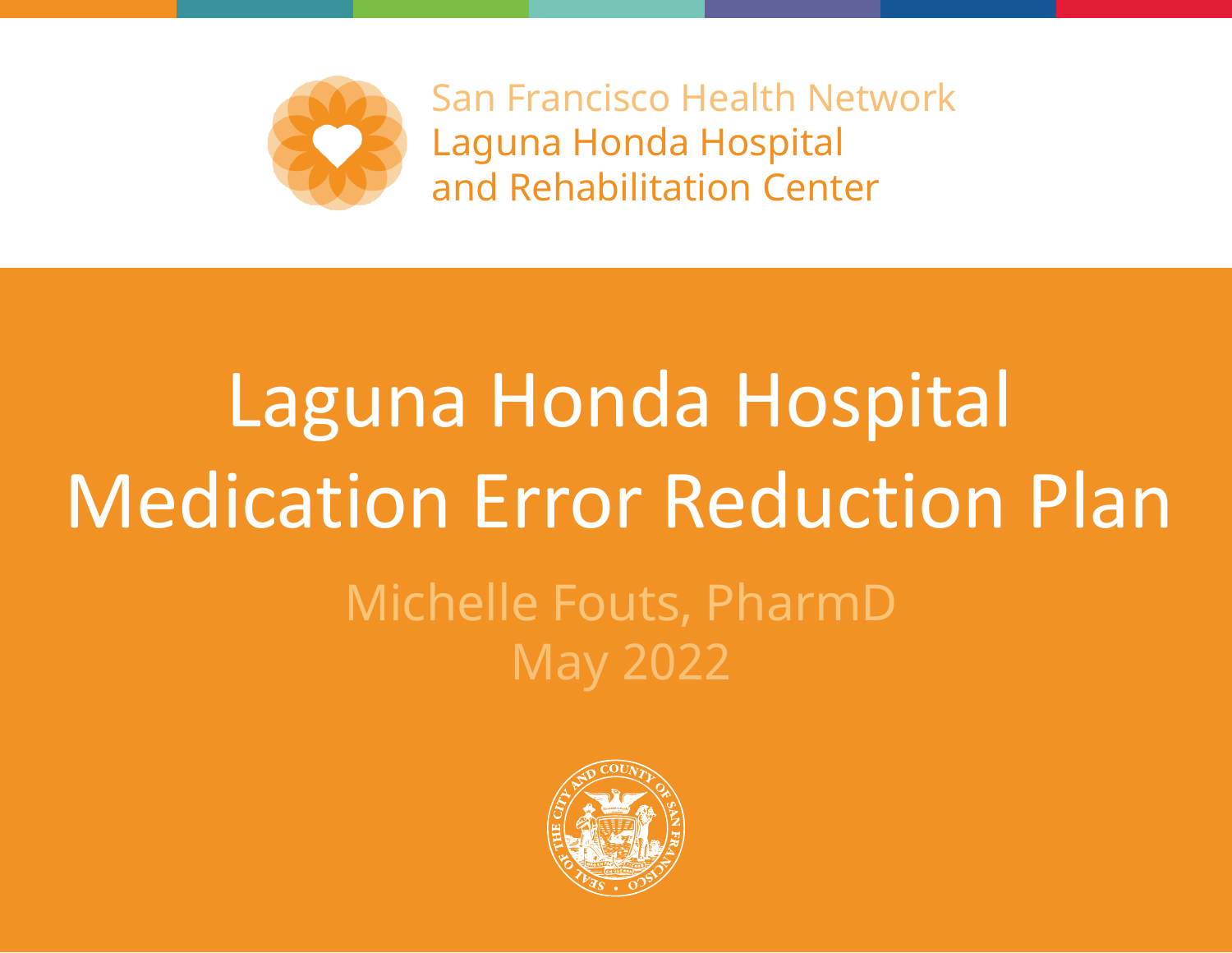# Background

- The 1999 report, *"To Err is Human",* detailed prevalence of medical errors in healthcare and spearheaded the patient safety movement
- A Medication Error Reduction Plan (MERP) was developed in 2001 To promote safe and effective medication use in healthcare facilities through reduction of preventable medication-related errors and adverse events
- Implementation and use of technology is required for MERP Electronic prescribing and access to labs Online drug formulary and drug information National Drug Code (NDC) pharmacy software and TallMAN lettering Automated unit dose packaging and dispensing cabinets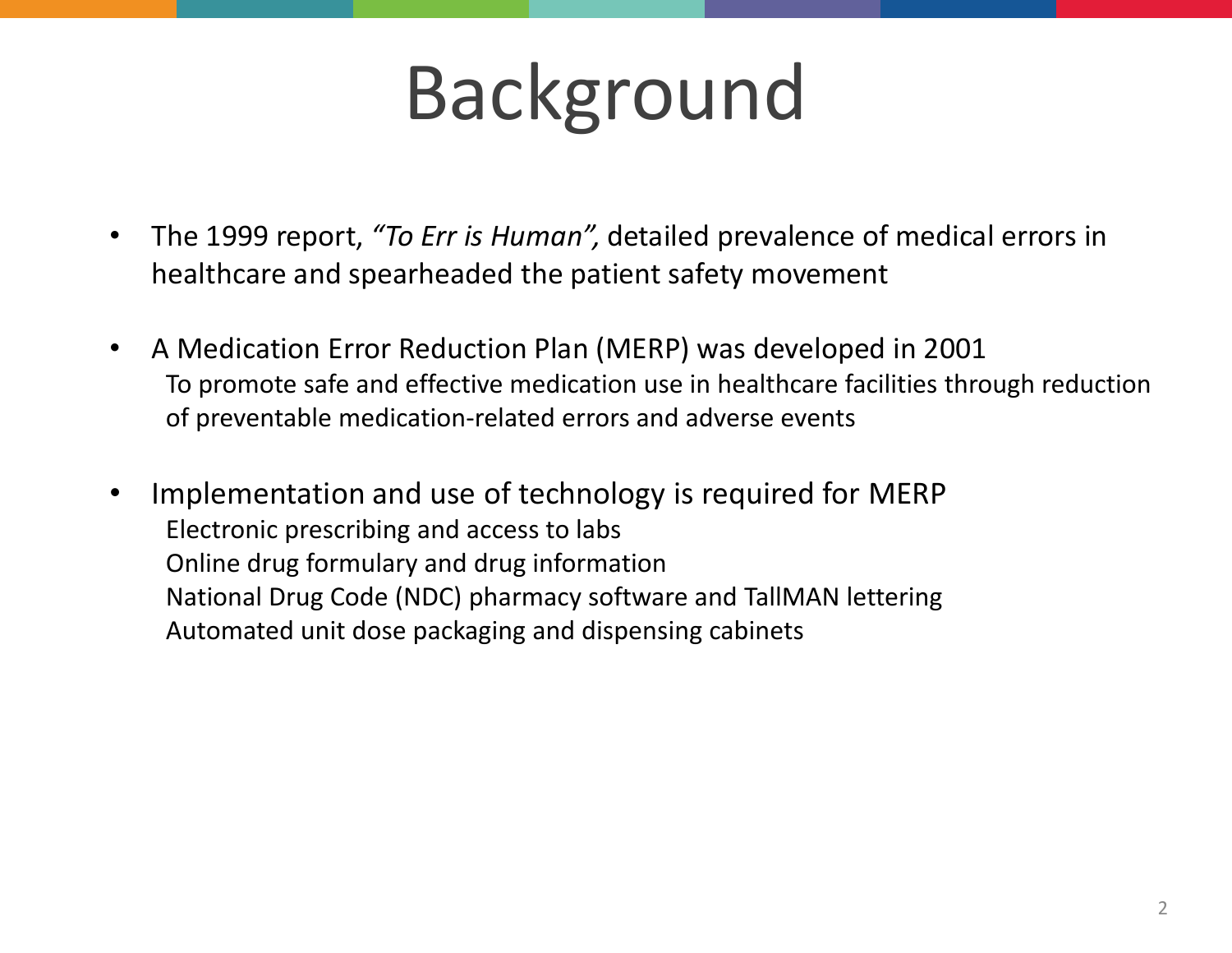# MERP

There are 11 "procedures and systems" that general acute care hospital facilities assess to identify weakness areas that may contribute to medication errors

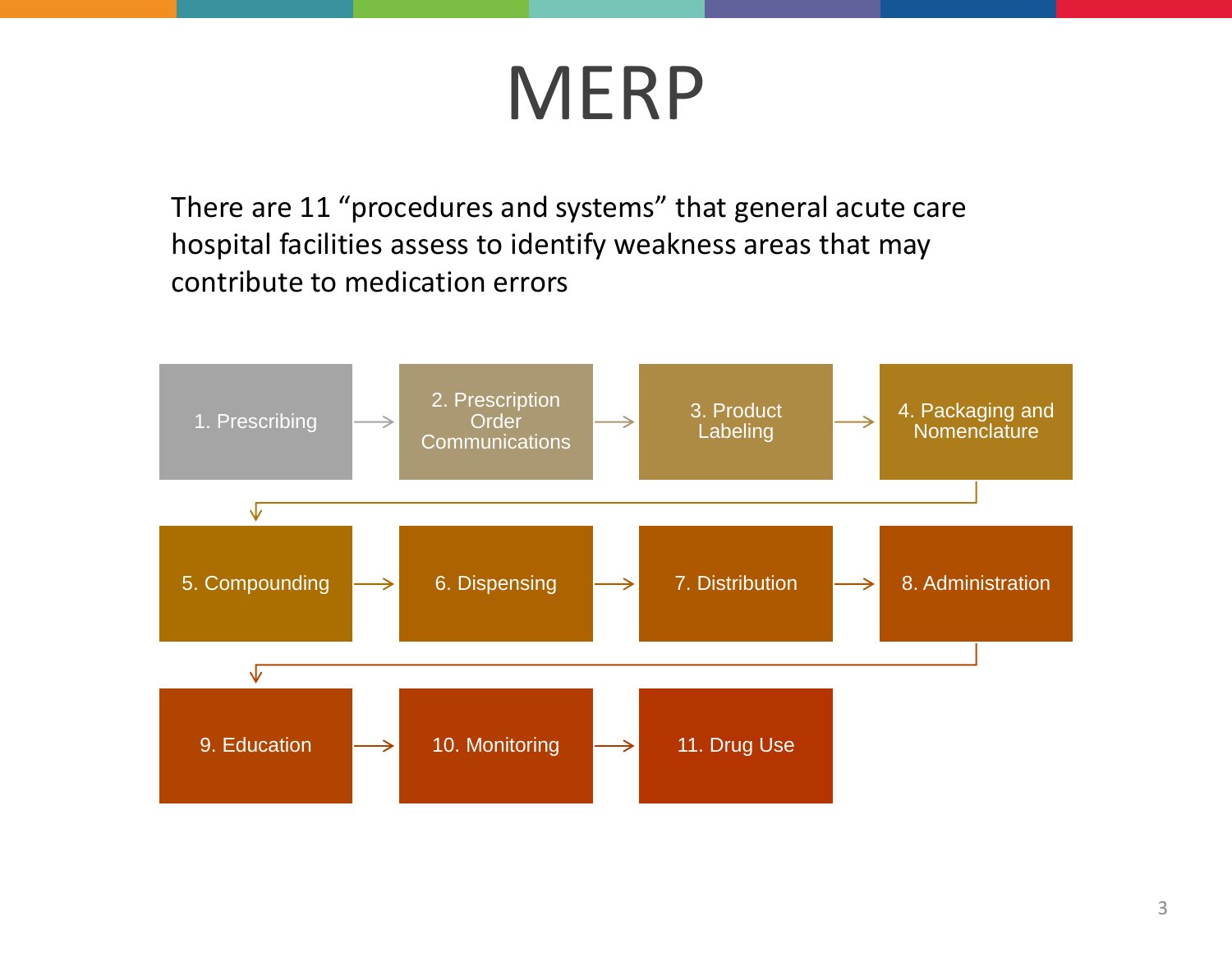## **Prescribing & Prescription Order Communication**

- Development of order panels to minimize errors
	- Breakthrough Seizure Order Set
	- COVID Therapies Order Panels
- Participation in network wide work group to optimize Clinical Decision Support

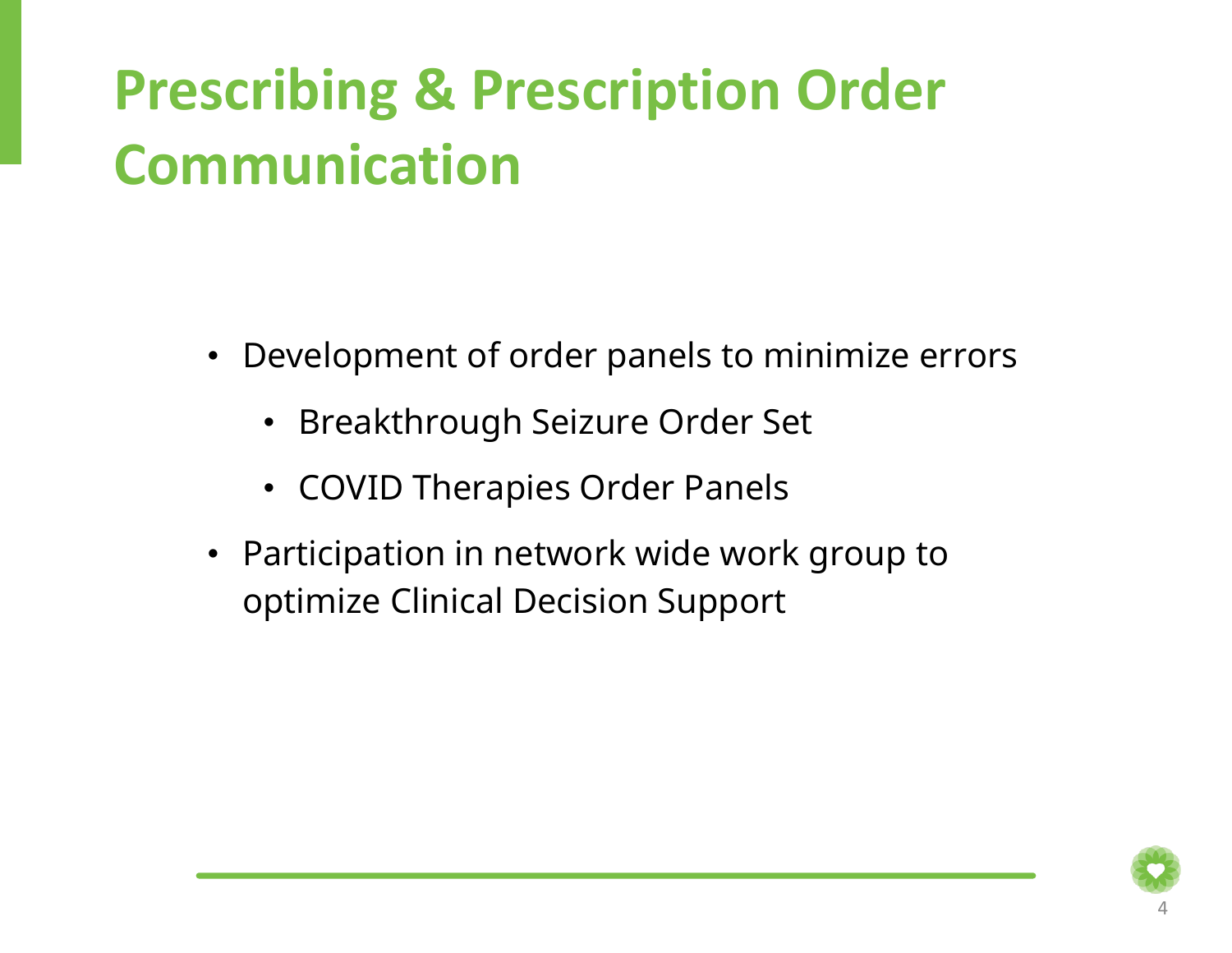#### **Product Labeling**

- Auto-population of expiration dating on Rx labels
	- Identify/implement OTIC auxiliary labels

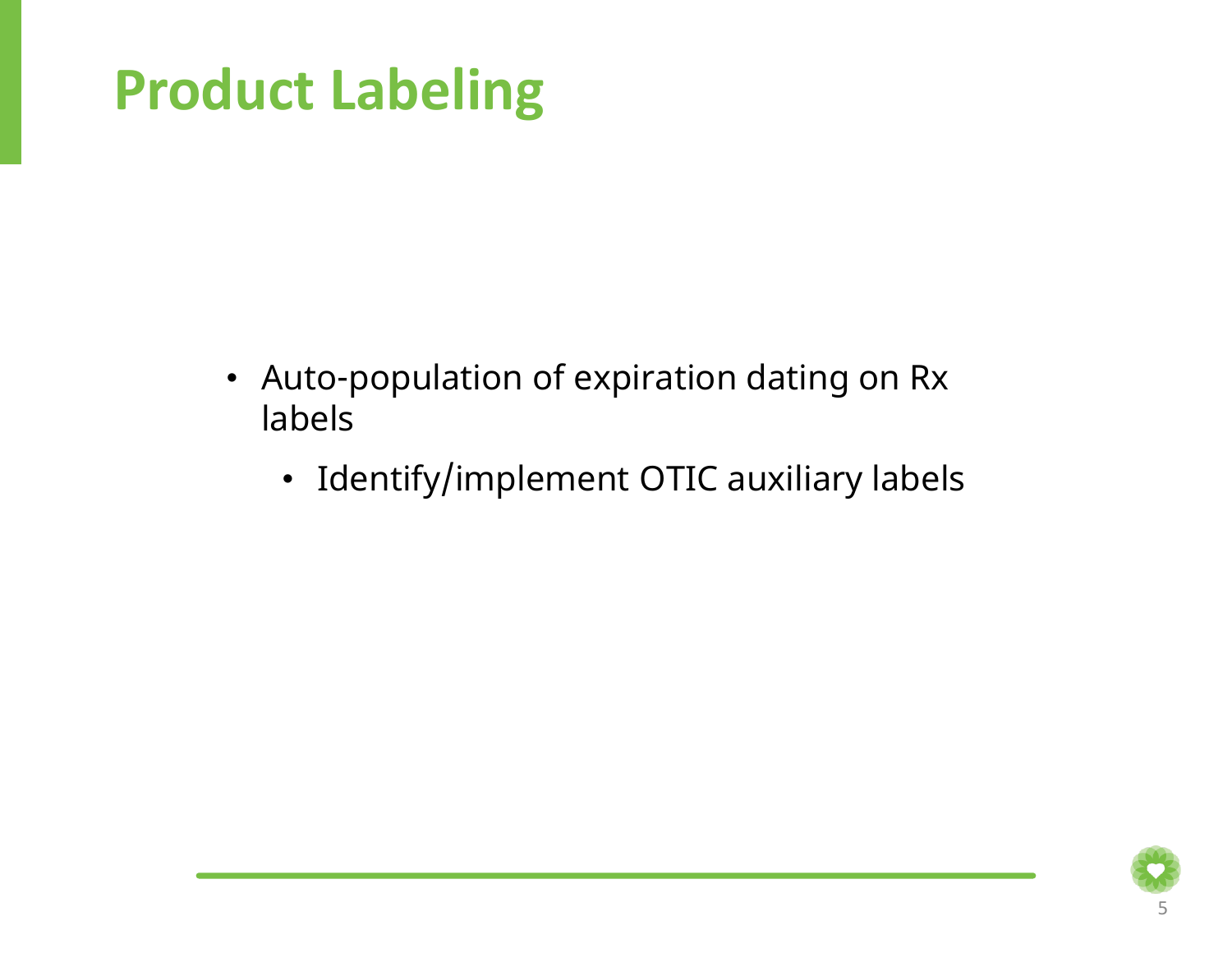### **Packaging and Nomenclature**

• Planning for automated packager upgrade with pouch inspector



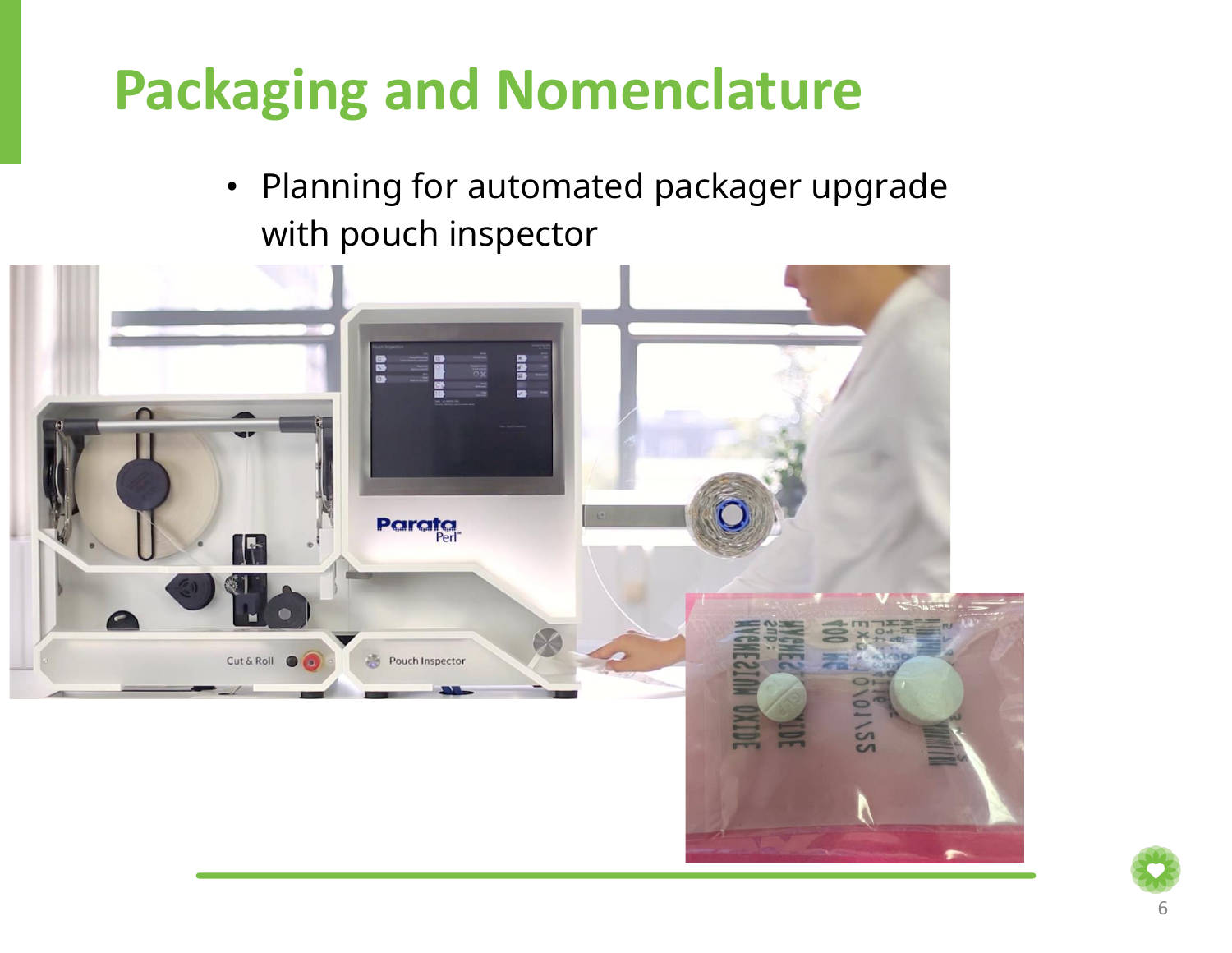#### **Compounding**

• Capital Project for clean room upgrade underway

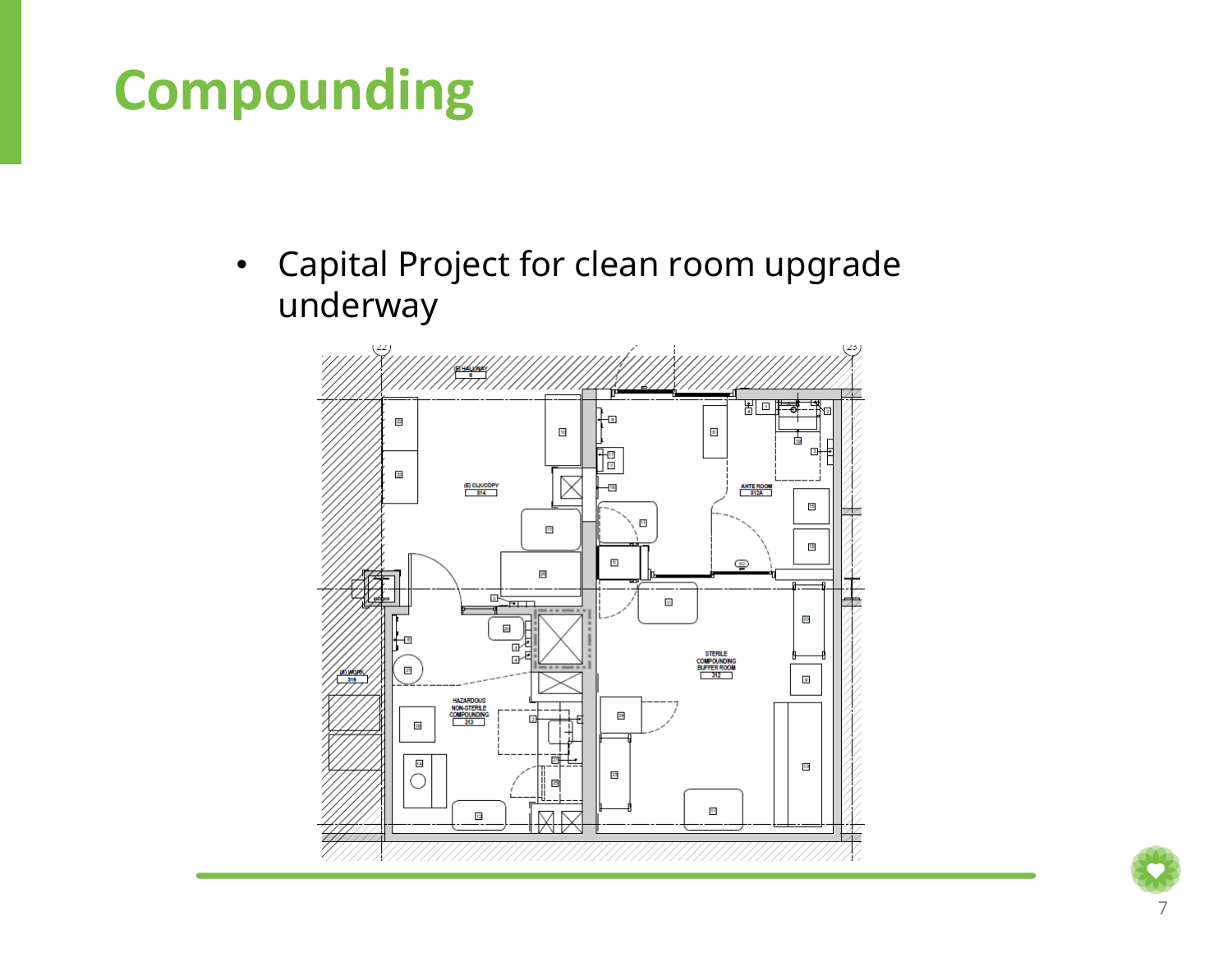### **Dispensing**

Upgrade of automated dispensing cabinets DPH wide

- LHH
- ZSFG
- JHS
- Contract negotiations ongoing
	- Recent progress in DPW portion for seismic

bracing

• Current cabinets are at end of life



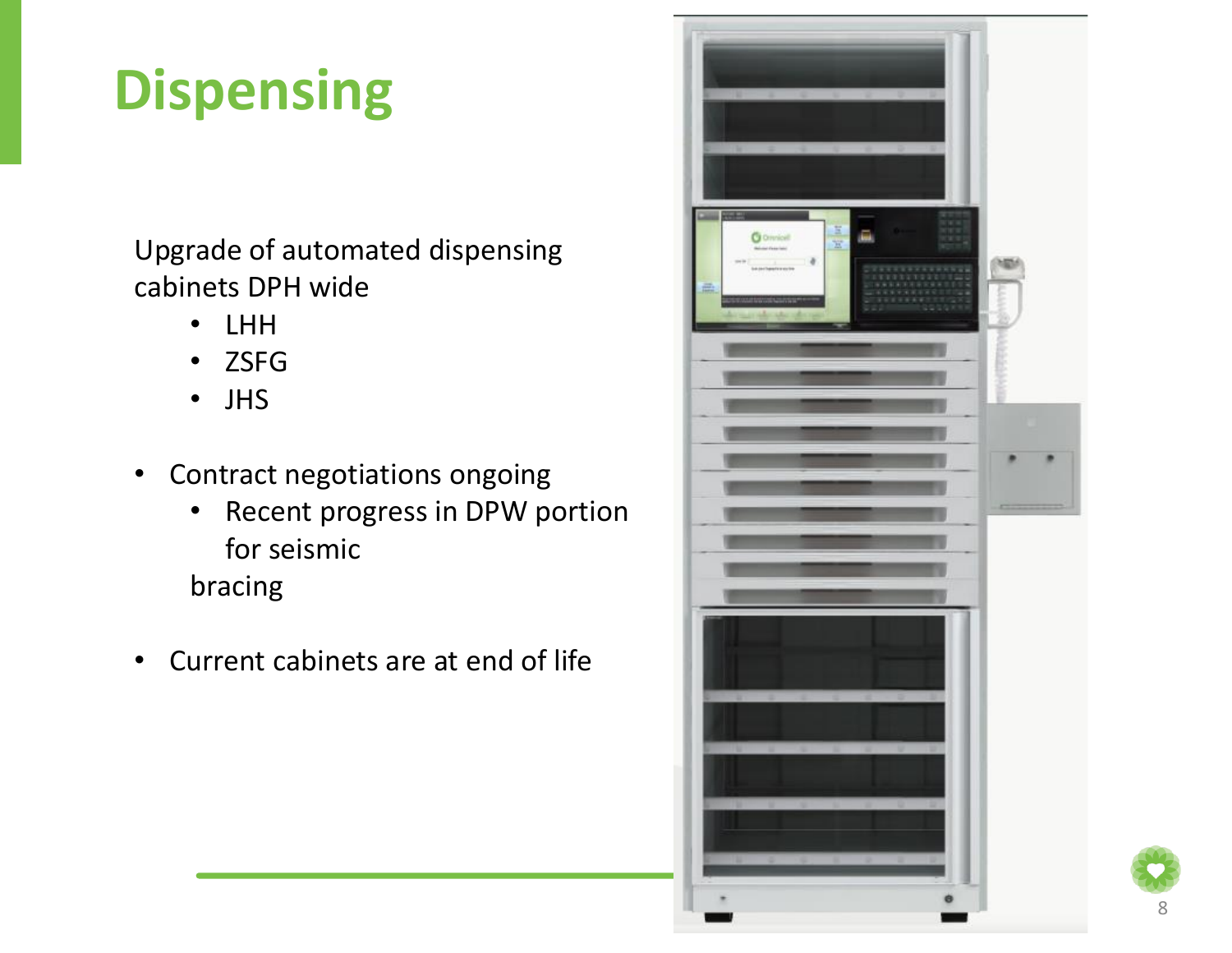#### **Distribution**

• Continue to limit medication on units via ADC and 24– 48-hour supply

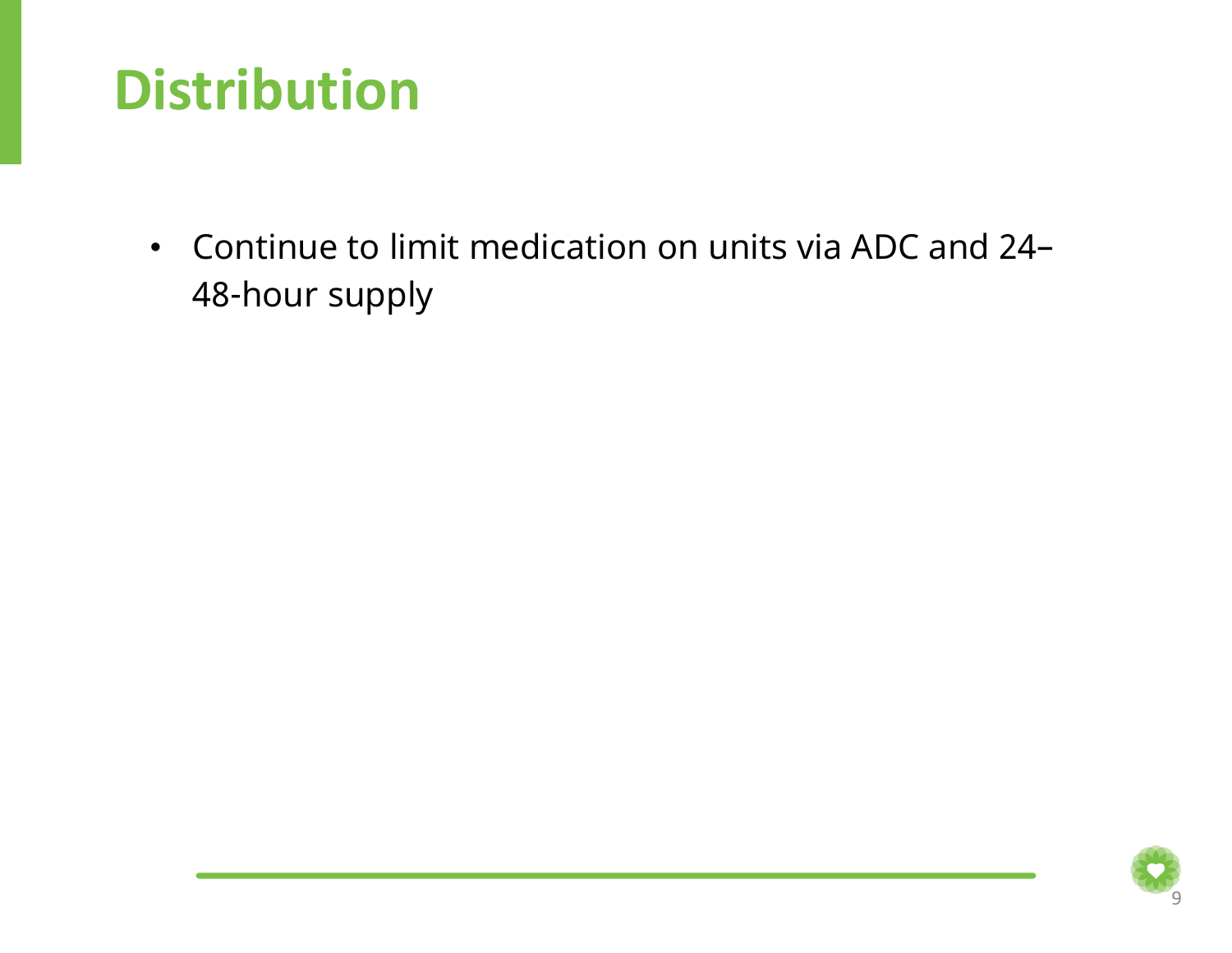#### **Administration**

- Upgrade of Smart Pumps
- Increased "spot" observations of medication administration
- Completed development of standardized tool for medication observations and single data repository
- Replacement of end-of-life medication carts
- Reached goal of  $\geq$  95% BCMA combined patient/med scanning



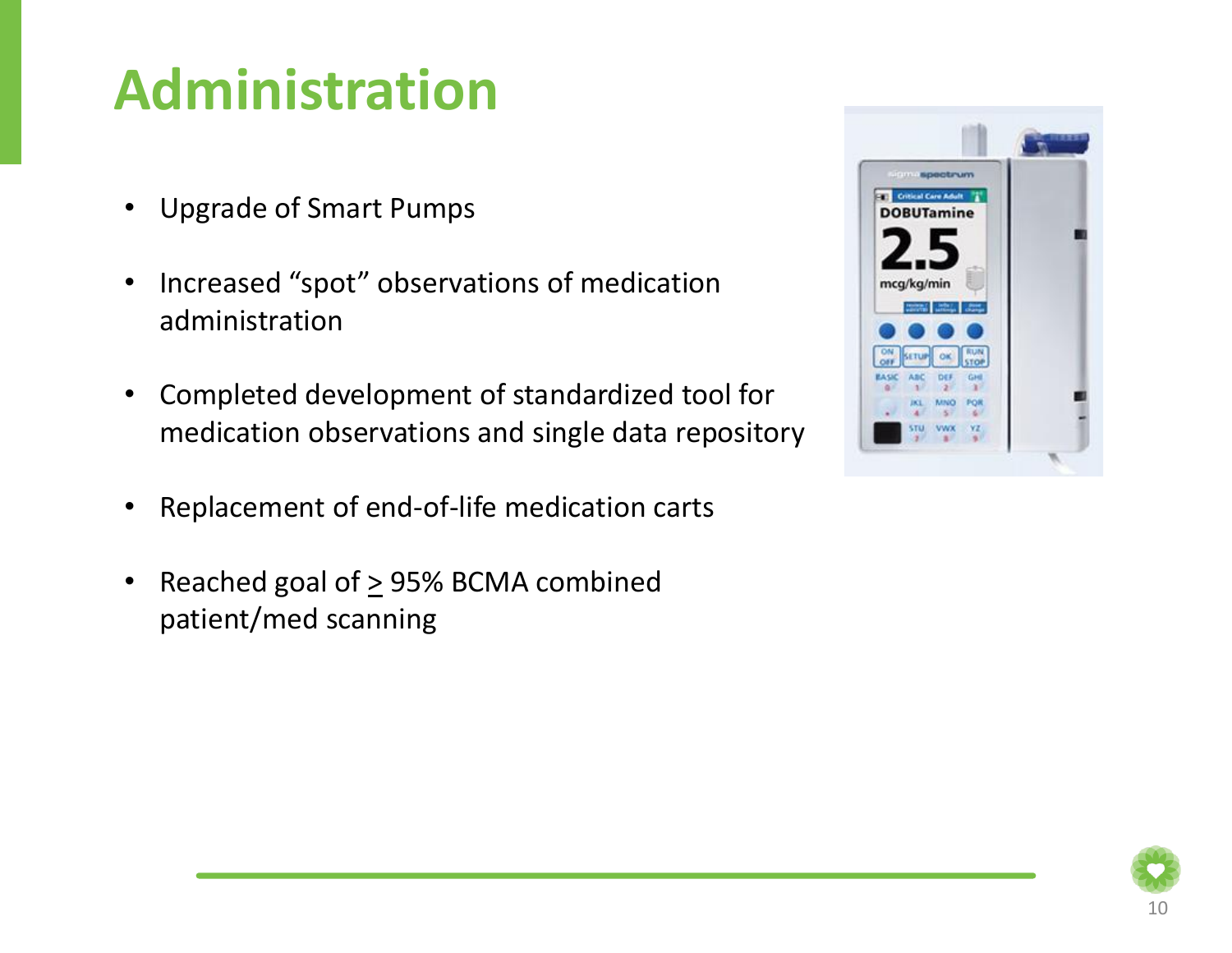#### **Monitoring**

- Revised standard work for monitoring expired medication orders
- Improved investigation process for unreconciled pull of controlled substances

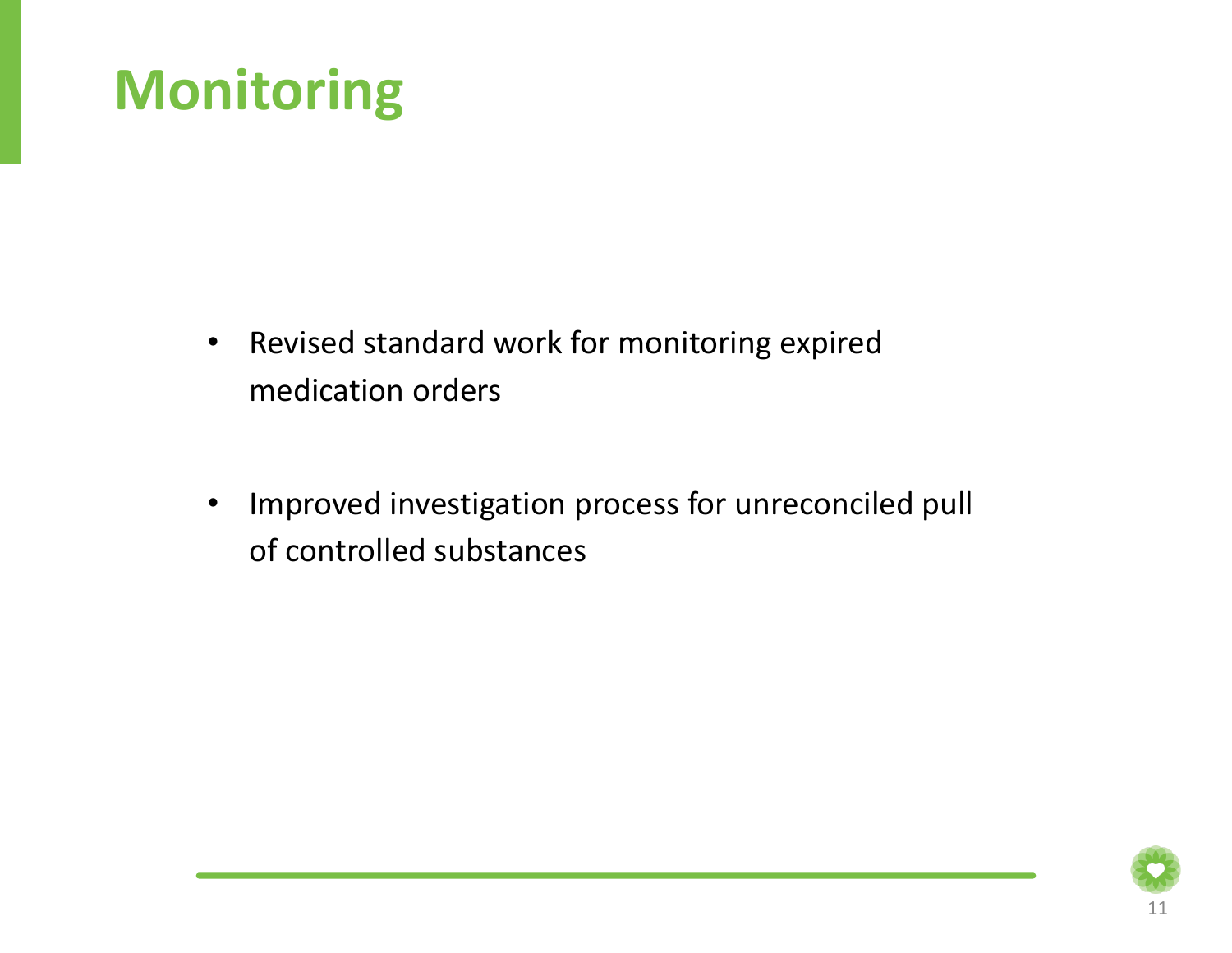#### **Drug Use**

- Annual Antipsychotic Use
- Fentanyl Review



• Antimicrobial Stewardship



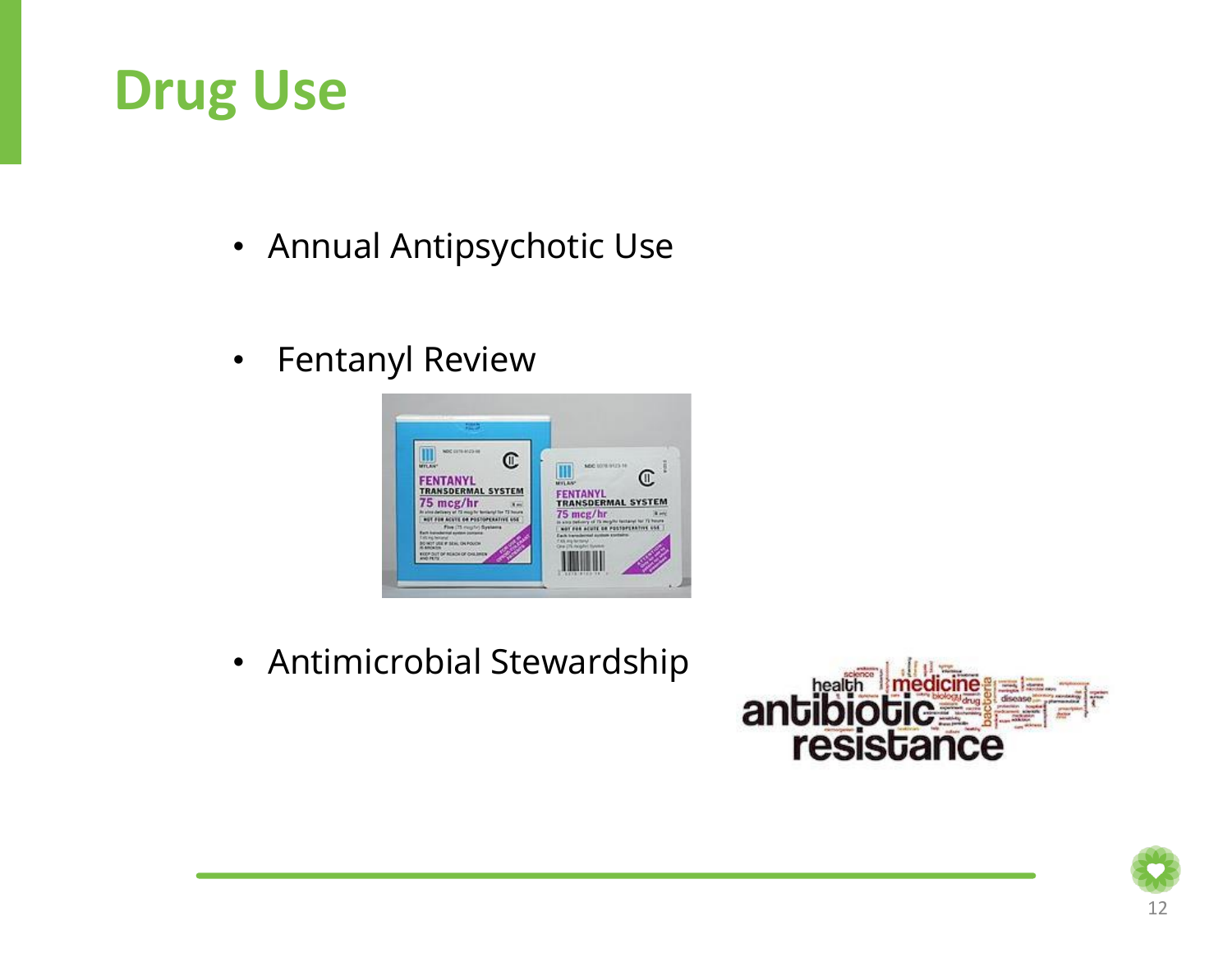# LHH Medication Related Committees

| <b>Pharmacy and</b><br><b>Therapeutics</b><br>Committee |                                       | <b>Medication Error</b><br><b>Reduction</b><br>Subcommittee |                                                 | <b>Drug Diversion</b><br><b>Taskforce</b>                  |                       | Psychotropic<br><b>Drug Use</b><br><b>Subcommittee</b>  |  |
|---------------------------------------------------------|---------------------------------------|-------------------------------------------------------------|-------------------------------------------------|------------------------------------------------------------|-----------------------|---------------------------------------------------------|--|
| Pain<br><b>Subcommittee</b>                             |                                       | <b>Diabetes Task</b><br>Force                               |                                                 | <b>Falls Committee</b>                                     |                       | <b>Code Blue</b><br><b>Committee</b>                    |  |
| <b>Med-Nursing</b><br><b>Combined QI</b>                |                                       | <b>Nutrition</b><br>Subcommittee                            |                                                 | <b>Product</b><br><b>Evaluation</b><br><b>Subcommittee</b> |                       | Performance<br>Improvement and<br><b>Patient Safety</b> |  |
|                                                         | <b>Infection Control</b><br>Committee |                                                             | <b>SFHN Clinical</b><br><b>Decision Support</b> |                                                            | <b>SFHN Rx Domain</b> |                                                         |  |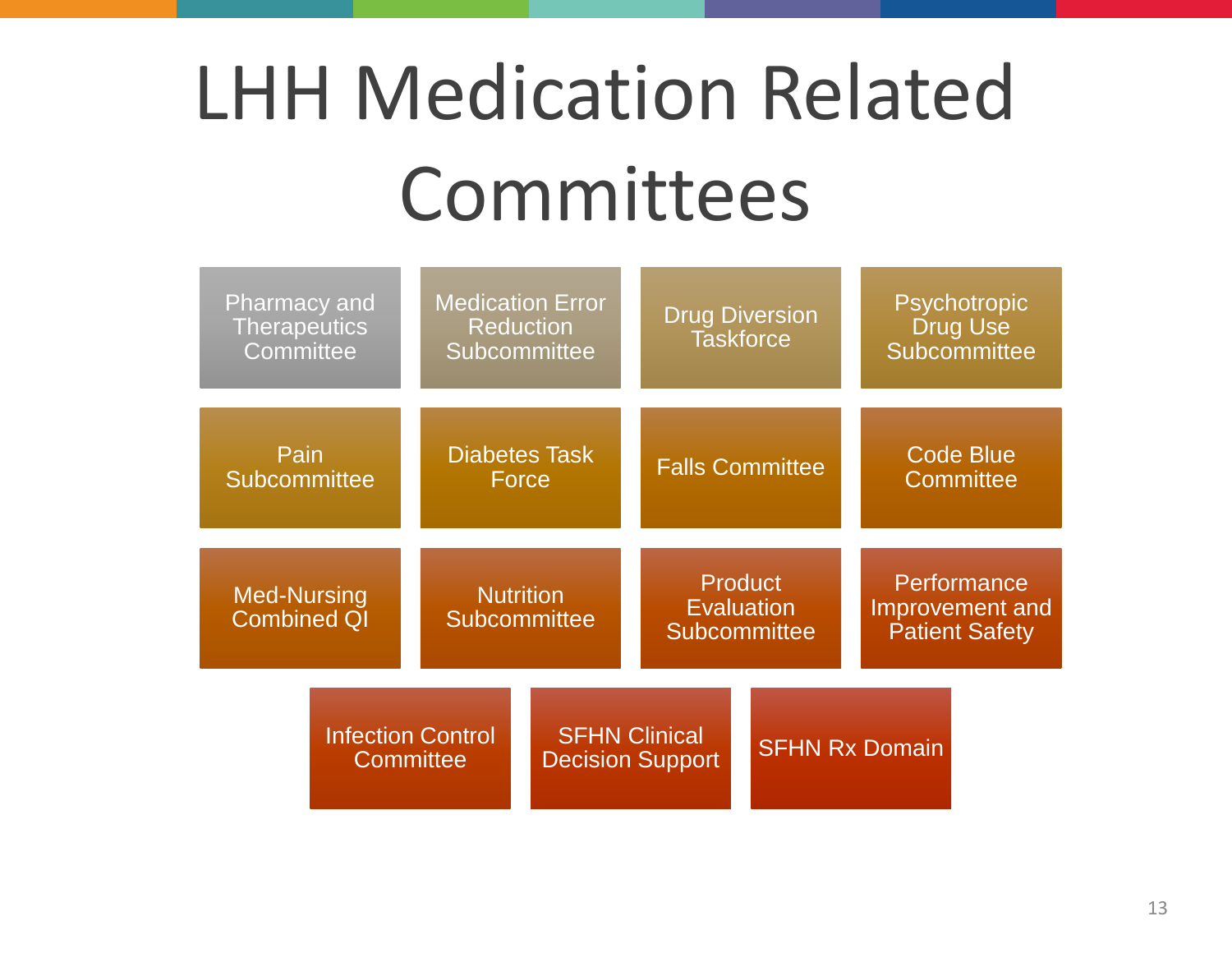# LHH Resources for Improvement

#### **External**

- FDA Med Watch
- CDPH All Facilities Letter
- Institute for Safe Medication **Practices**
- Best Practices
- National Organization List Serves

#### **Internal**

- Review of adverse drug reaction data
- Review of medication error data
- Review of trigger drug reports
	- Monthly review of antidote (Narcan, D50W) use
- Medication pass observation
- Case reviews
- Omnicell audits
- CASPER reports
- Focus Groups